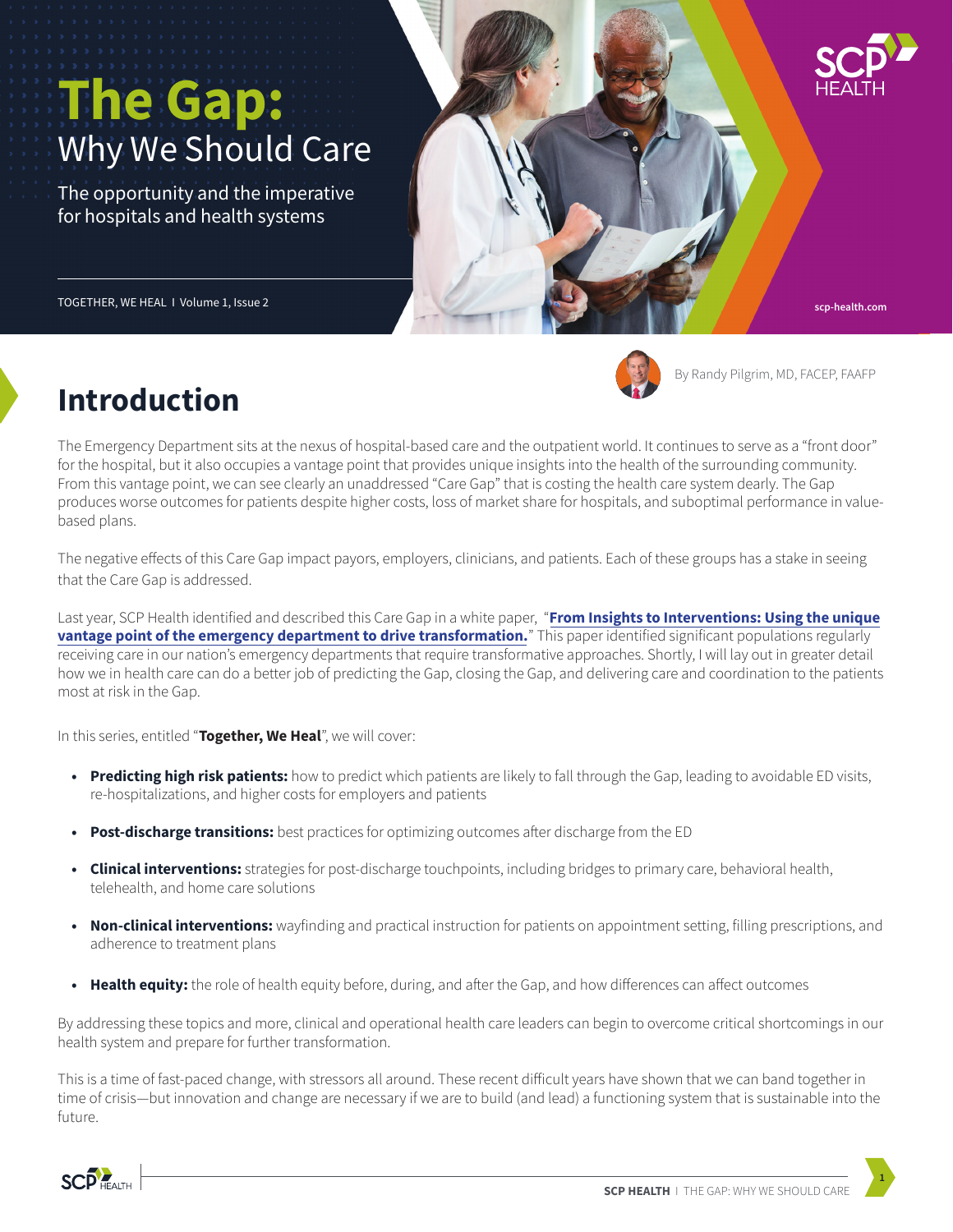# **What is the Care Gap?**

The Care Gap starts when a patient leaves the hospital, and ends when they either get better or fully engage in meaningful follow-up care (such as primary care, an appropriate specialist, or an outpatient facility).

In order to better understand this Gap, SCP analyzed more than a million patient encounters during the 2019 calendar year. We reviewed patients discharged from approximately 300 emergency departments. We assessed patients with high-focus conditions for 30 days aft er their initial emergency department visit.

We wanted to know which patients were at risk for either a re-visit to the ED or a subsequent hospitalization, and when those visits were most likely to occur. In the course of this analysis, we discovered that, in the 30 days following an initial ED visit.



- **Care Navigation (Supporting Care)** • Finding PCPs for patients without one
- 
- Encouraging patients to follow discharge instructions
- Encouraging patients to fill and take prescriptions

#### **Clinical Care (Delivering Care)**

- Support ongoing care
- Provide low intensity clinical encounters with a physician, NP, or PA
- Bridges to longitudinal care primary and specialty care

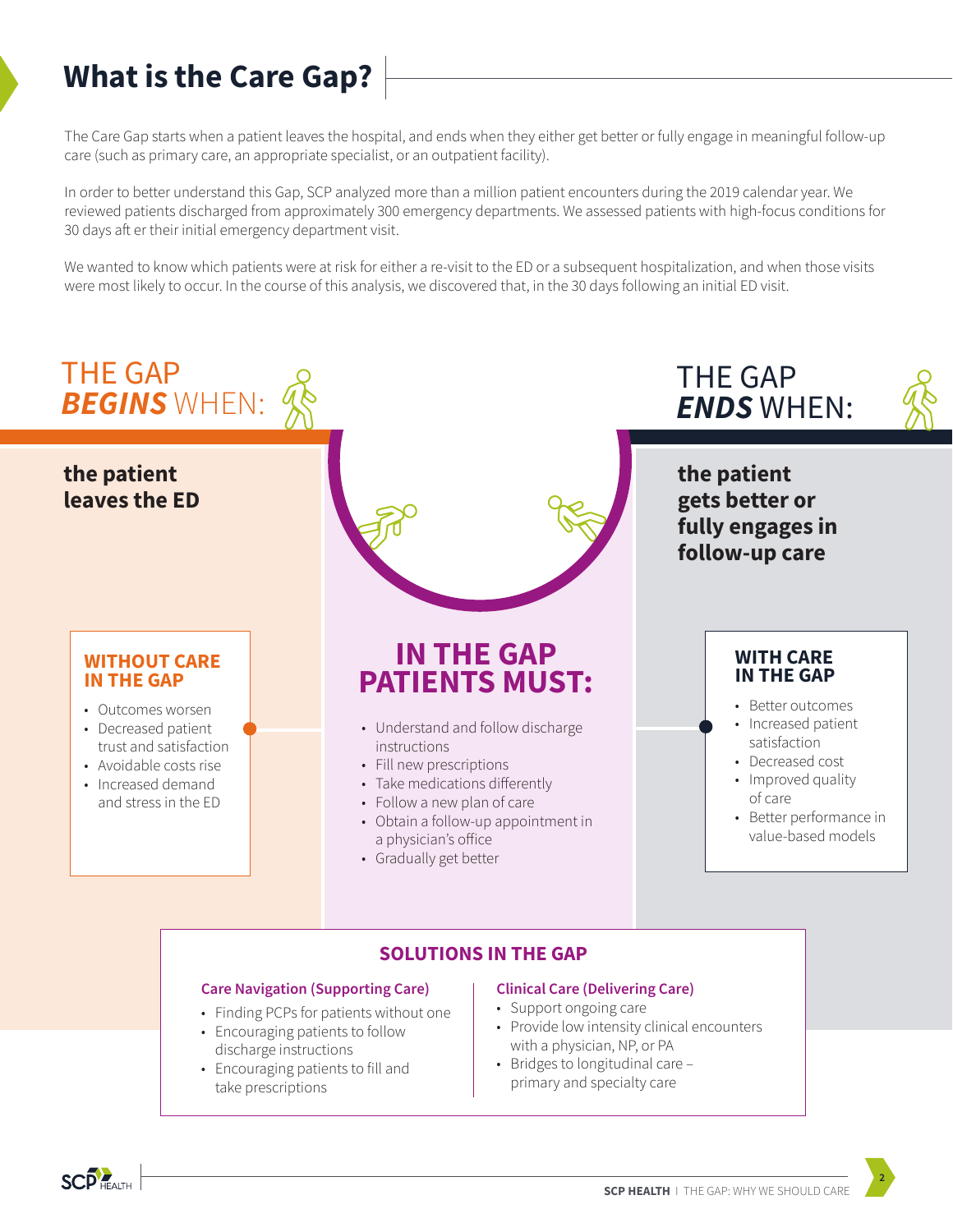# **The Care Gap is this 7-10-day window of high risk for patients.**

As we know from clinical and practical experience, this is the time after the ED visit or hospital discharge where patients are not yet fully improved, but must fill new prescriptions, take medications differently, follow a new care plan, and obtain a follow-up appointment. As practicing emergency physicians, we know that many return ED visits and re-hospitalizations are necessary. We also know that many are preventable with reasonable, straightforward interventions. However, our health care system does not readily support or provide such solutions.

### **This is the Care Gap**.



**50%** of repeat ED visits occurred within **10 days** after ED discharge **50%** of these costs occur within **8.5 days** after ED discharge



# **The Impact of Not Addressing the Gap**

In 2018, there were 40.4 ED visits for every 100 persons in an average community. For the Medicare population, that number is 45 visits per 100 persons.<sup>1</sup> Most of these visits are not preventable. However, many will either return to the ED unnecessarily or be re-hospitalized because of gaps in care. The effect of these gaps is far-reaching. It includes hospitals, health systems, employers, clinicians, and of course, patients.

## **The Impact on Hospitals and Health Systems**

Hospitals and health systems recognize four significant benefits by addressing care in the gap:

- 1. Better quality of care across the continuum
- 2. Retained or newly gained market share
- 3. Increased patient satisfaction
- 4. Financial benefits in risk-based models

Unfortunately, many health systems struggle to effectively connect with the post-acute care system in their community. A report from Deloitte<sup>2</sup> quoted a physician executive for a health system: "Post-acute care looks like an archipelago of little islands with no bridges. Consumers are at a loss about which island to approach, with poor transportation and communication options."3

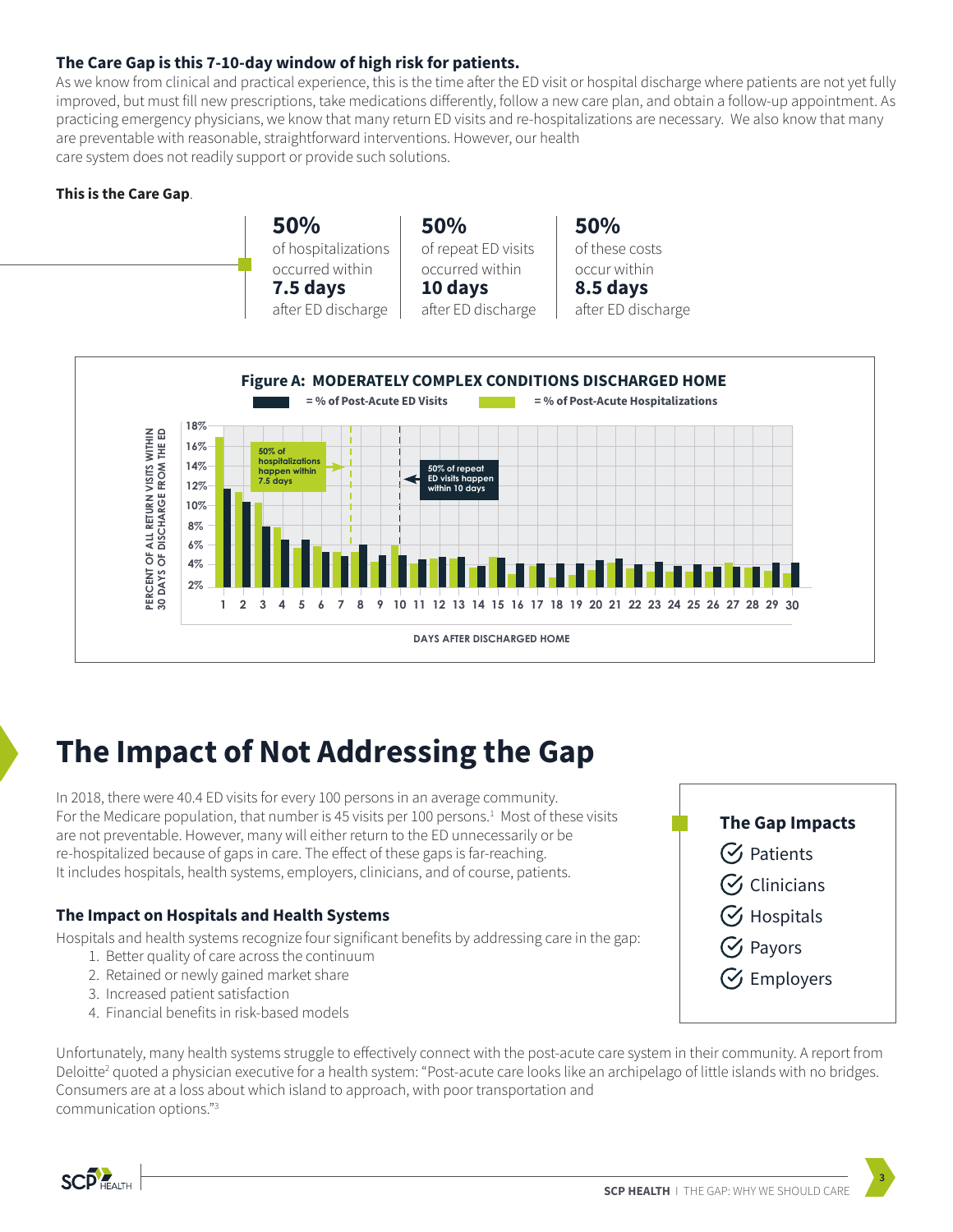Deloitte interviewed 36 health care executives representing 10 large systems and found that many leaders only have a "very rudimentary" understanding of the post-acute care providers in their area and the differences between them, giving little thought to where patients end up after they are discharged. Considering the outsized role that post-acute care plays in driving both cost and ultimate outcomes, this is significant and concerning.



- Health system executive

#### **Significant Variation in Post-Acute Care Spending**

 The post-acute care world is highly fragmented and siloed, making better care coordination an even more difficult challenge. Many large health systems refer to multiple post-acute providers. According to the Deloitte interviews, the number can reach upwards of 30 in some markets.

 A major retrospective analysis of 3,246 hospitalizations followed by post-acute care engagements found that the risk of re-hospitalization varied significantly between facilities, and that the variation could be traced to specific risk factors. Hospital readmissions from post-acute care (PAC) facilities - Health system executive **Fig. 2** is also associated with higher mortality rates, the authors concluded.<sup>4</sup> Similarly, the Healthcare Cost and Utilization Project (HCUP) found the best performing Skilled Nursing Facilities (SNFs) had an average Medicare length-of-stay of less than 24 days, but low-performing SNFs have an average

of more than 34 days. Additionally, 30-day readmissions can reach as high as 22 percent from some post-acute care facilities, as compared to a national average readmissions rate of 17 percent.<sup>5</sup>

### **Our analysis on the Care Gap shows there is low-hanging fruit and reason for hope. Health systems can focus on high**  impact populations and begin to reduce the number of patients who fall through the cracks. Doing so will benefit patients, **reduce costs, and support long-term objectives througout the health care system.**

### **The Impact on Employers and Individuals**

Every year, human resource department leaders examine their company spending on employee health insurance and nearly every year that spend goes up. Similarly, the cost for individuals and families has also been increasing every year for decades.

According to a gold standard annual report on employer health benefits, undertaken each year by Kaiser Family Foundation, annual premiums for employer-sponsored health coverage reached \$22,221 in 2021, up from \$15,073 a decade ago. The share of that cost paid by workers has also continued to rise, from a \$4,129 average annual contribution in 2011 up to \$5,969 in 2021.<sup>6</sup>

Those increases also continue to outpace both inflation and wages by significant margins.<sup>7</sup> And outpacing everything are deductibles, which have risen 92 percent. For employer-based plans, the average deductible now stands at \$1,669, up from \$991 a decade ago.

While there are many contributing causes for the increasing cost of health insurance, we know that hospitals and physician services together account for a large proportion of U.S. spending on health care. Health System Tracker estimated that hospitals and physician services accounted for 51% of health care spending in 2019.<sup>8</sup> Addressing Care in the Gap offers the possibility of reducing overall spending by impacting the most significant domains of cost in health care.

Efforts to contain these costs have been multidimensional, even resulting in some dramatic ventures, such as employers that actually pay their employees to travel internationally for major surgeries rather than pay for the cost of those procedures at U.S. hospitals, or self-funding unions that have directly contracted with providers to set up locations with incentives for their members to use those dedicated facilities. While laudable, there are much more compelling and immediate solutions at hand.

For large numbers of high intensity patients, the first 7-10 days after an initial ED visit offers an opportunity to reduce avoidable ED visits and hospitalizations, and increase satisfaction. Additional care coordination and clinical support after **hospital stays or visits to the ED is compelling indeed.**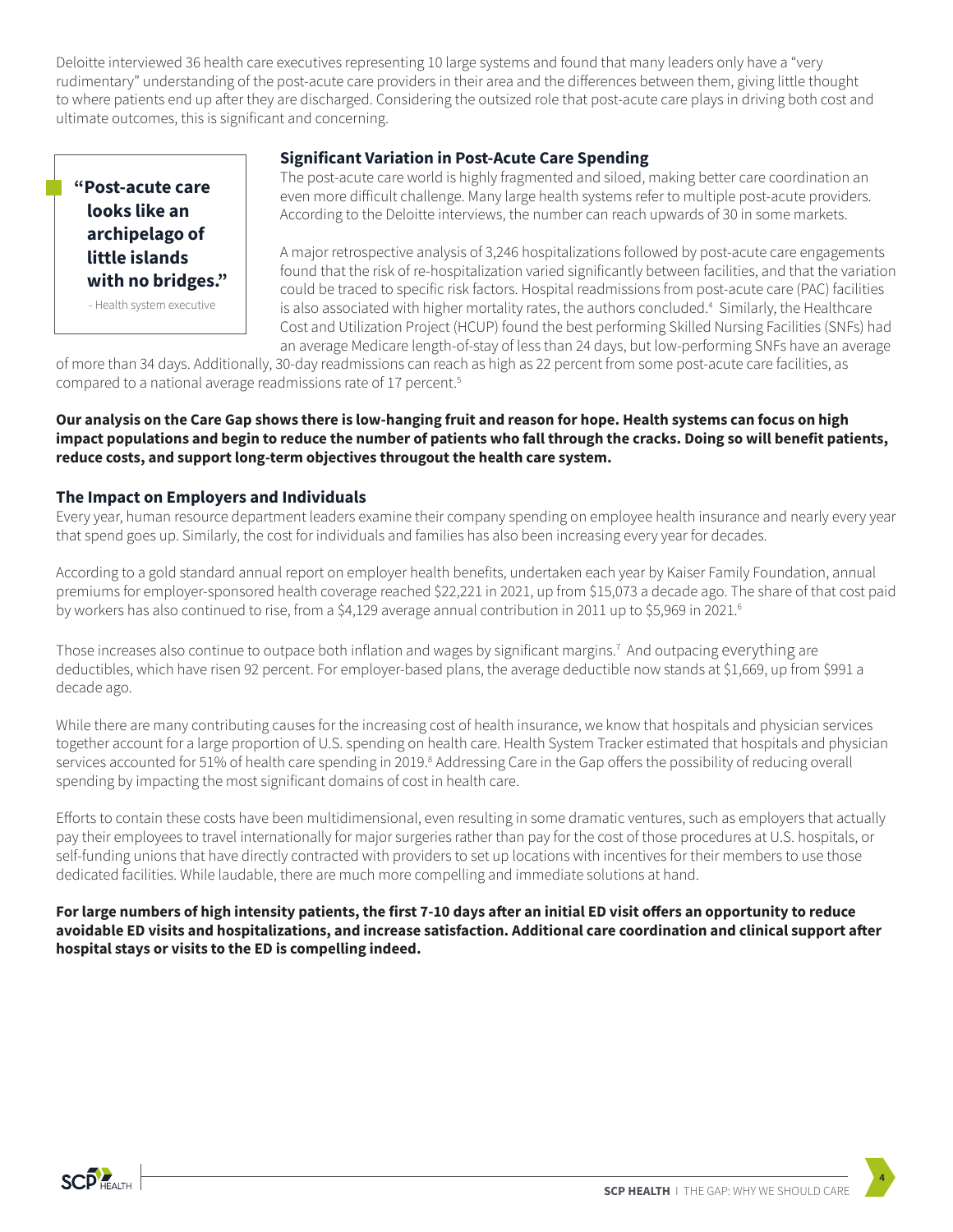### **The Impact on Payors**

In the course of my work with health plans, I often hear complaints about avoidable costs, perceived or otherwise. I hear frequently about potentially avoidable low-acuity ED visits. But I hear far less frequently about more impacting issues.

SCP's internal data repeatedly shows that low-acuity visits usually comprise less than 1% of an emergency department's annual patient volume, and less than 0.2% of its annual cost. Conversely, the moderately complex conditions noted in Figure A comprise 35% of the annual volume, over 40% of the annual cost, and contribute to a vast majority of repeat ED visits and subsequent hospitalizations.

Focusing on higher complexity visits offers exponentially more opportunity. These are the patients that are higher acuity, who rely on the emergency department for stabilization of acute or chronic conditions, and require more solutions in the Gap than our current system provides. With solutions in the Gap, costs will decrease, satisfaction increases, and outcomes improve. Most of these solutions need to be in the immediate post-acute period (after an initial ED visit).



Health plans (both commercial and governmental) are important partners when it comes to addressing the challenge of Care in the Gap. In "An All-Payer View of Hospital Discharge to Post-Acute Care," Dr. Wen Tian used the 2013 National Inpatient Sample to estimate the percentage and share of costs for the nearly 8 million patients discharged to post-acute care settings each year. These 8 million patients account for 22.3 percent of all hospital discharges.

Not surprisingly, a huge proportion of patients (approximately three quarters) discharged to post-acute care settings are Medicare beneficiaries. The proportion is higher for SNFs (84.9%) and long-term care hospitals (76.2%) and somewhat lower for inpatient rehabilitation facilities (68.7%) and home health agencies (64.6%).<sup>9</sup>

But how hospitals and health systems choose where to discharge, and what coordination is provided, if any, remains opaque and unconnected to patient outcomes. Dr. Tian wrote: "Discharges to PAC often are driven by the availability of specific types of settings and by financial incentives that are not always aligned with clinical needs and may not be cost-effective."

And, in a telling passage from the Deloitte report, its authors note the ambivalence of health plans about what happens post-discharge. "Most health plans we spoke with believe that their medical management approaches are reasonably effective at controlling costs and quality for their Medicare Advantage populations and any further responsibility for improving post-acute care cost and quality falls to health systems." However: "Other health plans take a more active role in post-acute care performance by developing new clinical models and analytically-driven decision-making tools."10

Health plans that take a more active role and provide solutions for Care in the Gap will see increased member satisfaction, realize a competitive advantage by empowering their members to do well, and will excel in a world increasingly impacted by value-based models of care.

### **The Impact on Clinicians**

I wrote extensively on the implications of the Care Gap for clinicians in "**[From Insights to Interventions.](https://www.scp-health.com/resource/from-insights-to-interventions/)**"

First, taking responsibility for what happens after a patient leaves our care is highly consistent with a patient-centered mission. In the emergency department, our core mission is to treat the sick and injured regardless of the patient's race, class, gender, or ability to pay. The ED is the nation's clinical safety net, and it is natural to embrace the fact that this also includes what happens to patients after they leave our care.

Second, by addressing the Care Gap we reduce unnecessary or avoidable visits. This impacts key elements of cost during a time of severe stress on ED and hospital capacity, where reducing avoidable visits can have a material effect on the ability of clinicians to focus on what is absolutely necessary. Ultimately, no emergency physician enters the specialty with a mission of caring for patients who don't really need to be there. By expanding our attention to the Care Gap, we support clinicians in working at the top of their license, and optimize the impact of first-contact care.